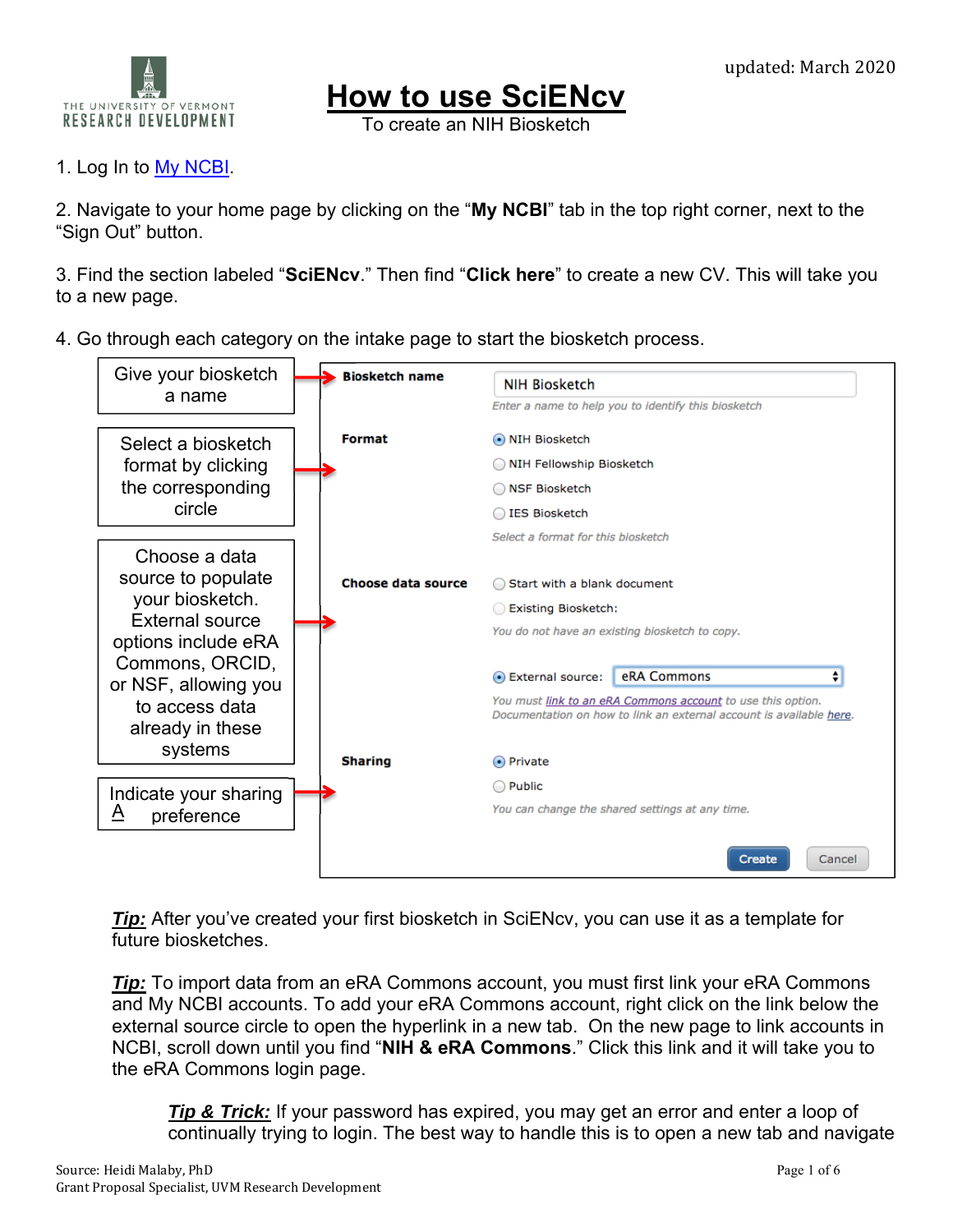to the eRA Commons login page independently, where you'll be told to reset your password. Once you're logged in on the eRA Commons page in a different tab, you should be able to go back to the NCBI linked accounts page and once again click on the "NIH eRA Commons" link. Your eRA account should then automatically link, which you can confirm by seeing "eRA Login (your email@uvm.edu)" under the "Your Linked Accounts" heading.

The same process can be used to link an ORCID account.

5. Look over the intake form. Make sure the correct field is populated under "External source," if that is your choice. **Hit create**.

6. You'll be taken to your biosketch page. A blank page will look like this:

| My NCBI » SciENcv » NIH Biosketch Blank | SciENcv: About   Using                                                                                                                                                                |                        |
|-----------------------------------------|---------------------------------------------------------------------------------------------------------------------------------------------------------------------------------------|------------------------|
| <b>Profile name:</b>                    | NIH Biosketch Blank [ Edit ]                                                                                                                                                          | Download: PDF Word XML |
| <b>Profile type:</b>                    | NIH BioSketch NIH Biographical Sketch Instructions (PDF)                                                                                                                              |                        |
| <b>Last Updated:</b>                    | 16 January 2020                                                                                                                                                                       |                        |
| Sharing:                                | Private [ Change ]                                                                                                                                                                    |                        |
| <b>NAME</b><br>[ Edit ]                 |                                                                                                                                                                                       |                        |
|                                         | Click here to link eRA Commons account                                                                                                                                                |                        |
|                                         | <b>EDUCATION/TRAINING</b><br>(Begin with baccalaureate or other initial professional education, such as nursing, include postdoctoral training and residency training if applicable.) |                        |
|                                         | You have not listed any degree or training. Please add one.                                                                                                                           |                        |
| <b>A. Personal Statement</b>            | [ Edit statement ]                                                                                                                                                                    |                        |
|                                         | You have not yet provided a personal statement.                                                                                                                                       |                        |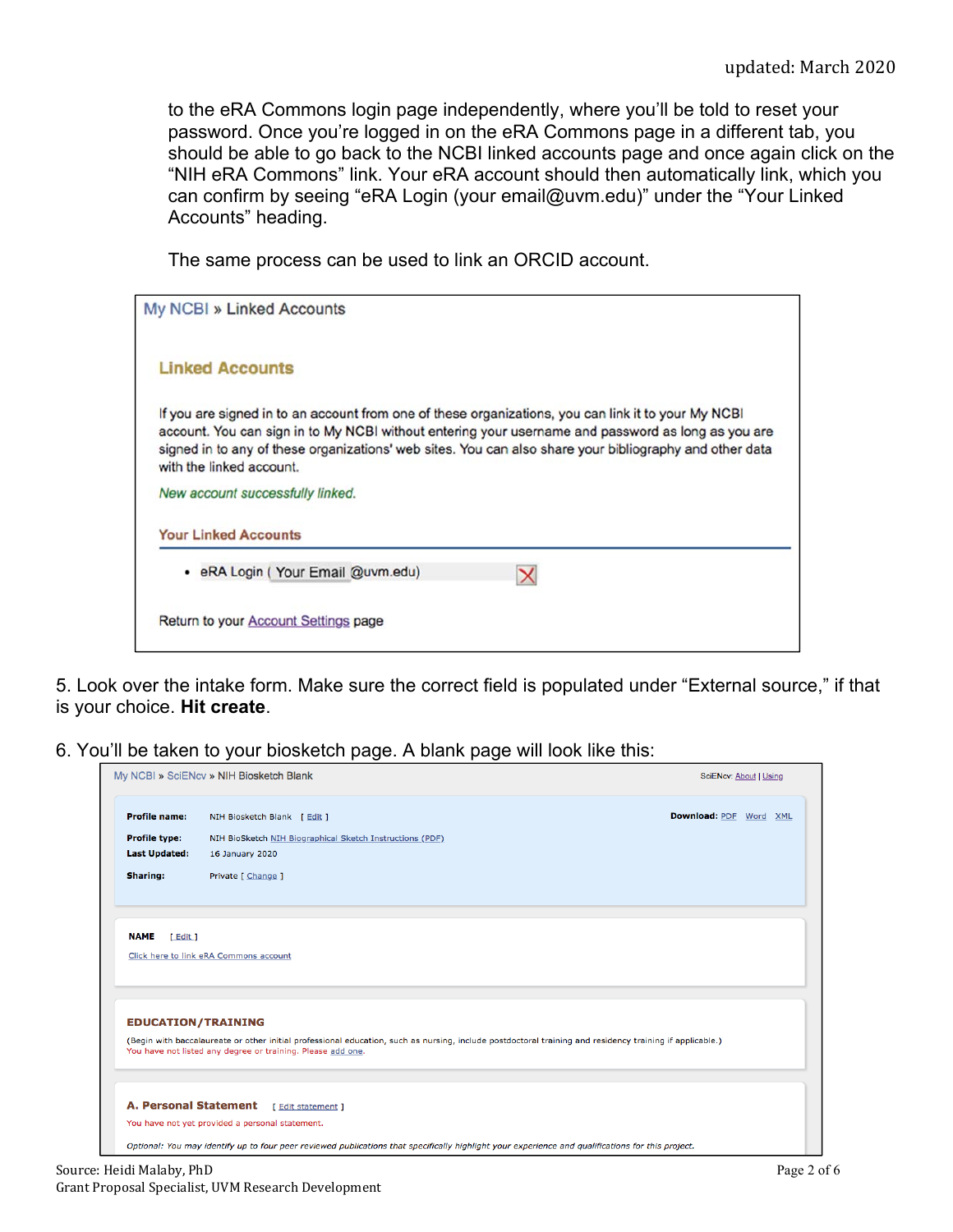

*Tip:* If you used an external source to get started, the Education/Training, Positions and Honors, and Research Support sections should be pre-populated. Confirm accuracy. You can edit the populated fields, and/or add new fields if information is missing.

7. Some sections, like the Personal Statement, will need to be tailored for each biosketch.

| <b>A. Personal Statement</b>                                                                                                                      |  |  |
|---------------------------------------------------------------------------------------------------------------------------------------------------|--|--|
| You have not yet provided a personal statement.                                                                                                   |  |  |
|                                                                                                                                                   |  |  |
|                                                                                                                                                   |  |  |
|                                                                                                                                                   |  |  |
|                                                                                                                                                   |  |  |
| Optional: You may identify up to four peer reviewed publications that specifically highlight your experience and qualifications for this project. |  |  |
| Select citations ]                                                                                                                                |  |  |
|                                                                                                                                                   |  |  |
| You have not listed any citations.                                                                                                                |  |  |

**Tip:** Everything you've entered as you go through the sections should automatically save. So if for some reason the page freezes, you shouldn't lose any entered text.

8. Add citations to the Personal Statement and Contributions to Science sections by clicking [Select] citations] (the red arrow above points to the button). Citations from your "My Bibliography" page, or linked via ORCID can be selected for display on the biosketch by checking the appropriate box. Products can also be entered manually by clicking on Go to My Bibliography. The platform will automatically limit you to four publications per section.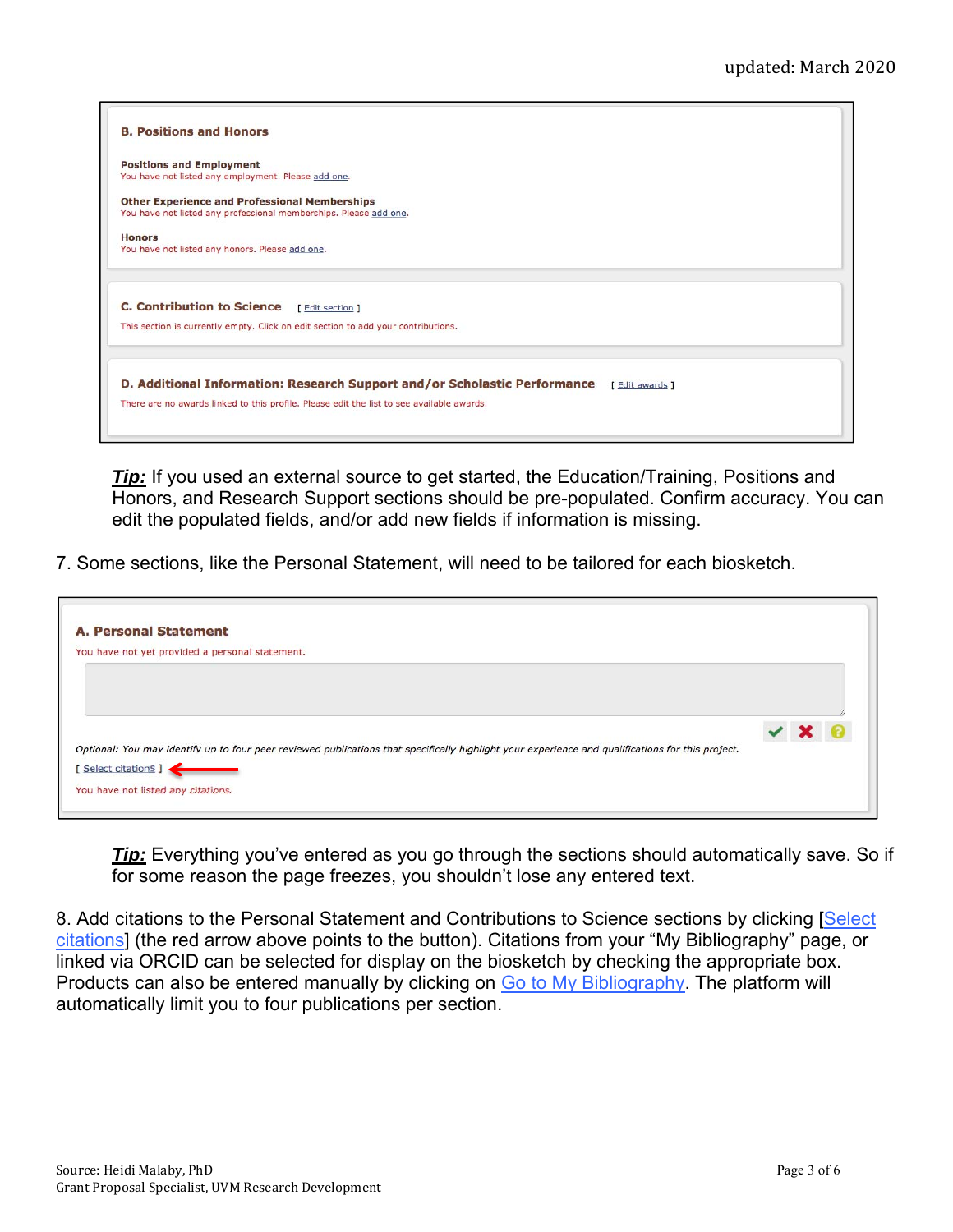## updated: March 2020

|       | Please provide some text before saving or just cancel.                                                                                                                                                                                                                                                                                              |
|-------|-----------------------------------------------------------------------------------------------------------------------------------------------------------------------------------------------------------------------------------------------------------------------------------------------------------------------------------------------------|
|       | Optional: You may identify up to four peer reviewed publications that specifically highlight your experience and qualifications for this project.                                                                                                                                                                                                   |
|       | [ Save citations ]                                                                                                                                                                                                                                                                                                                                  |
|       |                                                                                                                                                                                                                                                                                                                                                     |
|       | Click here to connect to your ORCID account<br>My Bibliography                                                                                                                                                                                                                                                                                      |
|       | unchecked entries are hidden from display<br>Sort by: Publication date $\div$<br>Select: None<br>2 item(s) selected<br>Add citations Go to My Bibliography                                                                                                                                                                                          |
|       | 1;218(4):1218-1234. PubMed PMID: 30709852; PubMed Central PMCID: PMC6446846.                                                                                                                                                                                                                                                                        |
|       | Fonseca CL, Malaby HLH, Sepaniac LA, Martin W, Byers C, Czechanski A, Messinger D, Tang M, Ohi R, Reinholdt LG, Stumpff J. Mitotic chromosome alignment ensures<br>mitotic fidelity by promoting interchromosomal compaction during anaphase. J Cell Biol. 2019 Apr 1;218(4):1148-1163. PubMed PMID: 30733233; PubMed Central PMCID:<br>PMC6446859. |
| $5 +$ | Malaby HL, Lessard DV, Berger CL, Stumpff J. KIF18A's neck linker permits navigation of microtubule-bound obstacles within the mitotic spindle. Life Sci Alliance. 2019<br>Feb;2(1)PubMed PMID: 30655363; PubMed Central PMCID: PMC6337737.                                                                                                         |
|       | Tracy KM, Tye CE, Ghule PN, Malaby HLH, Stumpff J, Stein JL, Stein GS, Lian JB. Mitotically-Associated IncRNA (MANCR) Affects Genomic Stability and Cell Division in<br>Aggressive Breast Cancer. Mol Cancer Res. 2018 Apr;16(4):587-598. PubMed PMID: 29378907; NIHMSID: NIHMS935048; PubMed Central PMCID: PMC5882506.                            |
|       | Malaby HL, Stumpff J. Microtubule recognition: a curvy attraction. Curr Biol. 2014 Oct 20;24(20):R998-1000. PubMed PMID: 25442855.                                                                                                                                                                                                                  |
|       | Malaby HL, Kobertz WR. The middle X residue influences cotranslational N-glycosylation consensus site skipping. Biochemistry, 2014 Aug 5;53(30):4884-93. PubMed PMID:<br>25029371; PubMed Central PMCID: PMC4372077.                                                                                                                                |

9. Edit each section of the Positions and Honors section by clicking on the [Edit section], <u>add one</u>, or add another entry blue buttons. This will open a new box for data entry:

| <b>Positions and Employment</b><br>You have not listed any employment. Please     | Add other experience and professional membership | ×                                                          |  |
|-----------------------------------------------------------------------------------|--------------------------------------------------|------------------------------------------------------------|--|
| <b>Other Experience and Professional I</b>                                        |                                                  | * required field                                           |  |
| You have not listed any professional membe                                        | Organization: *                                  |                                                            |  |
| <b>Honors</b><br>You have not listed any honors. Please add                       | Position title:                                  | Member                                                     |  |
|                                                                                   | From:                                            | YYYY<br>YYYY<br>(leave blank for present positions)<br>To: |  |
| <b>C. Contribution to Science</b><br>ΓEΙ                                          | Save                                             | Save & add another entry<br>Cancel                         |  |
| This section is currently empty. Click on edit section to add your contributions. |                                                  |                                                            |  |
|                                                                                   |                                                  |                                                            |  |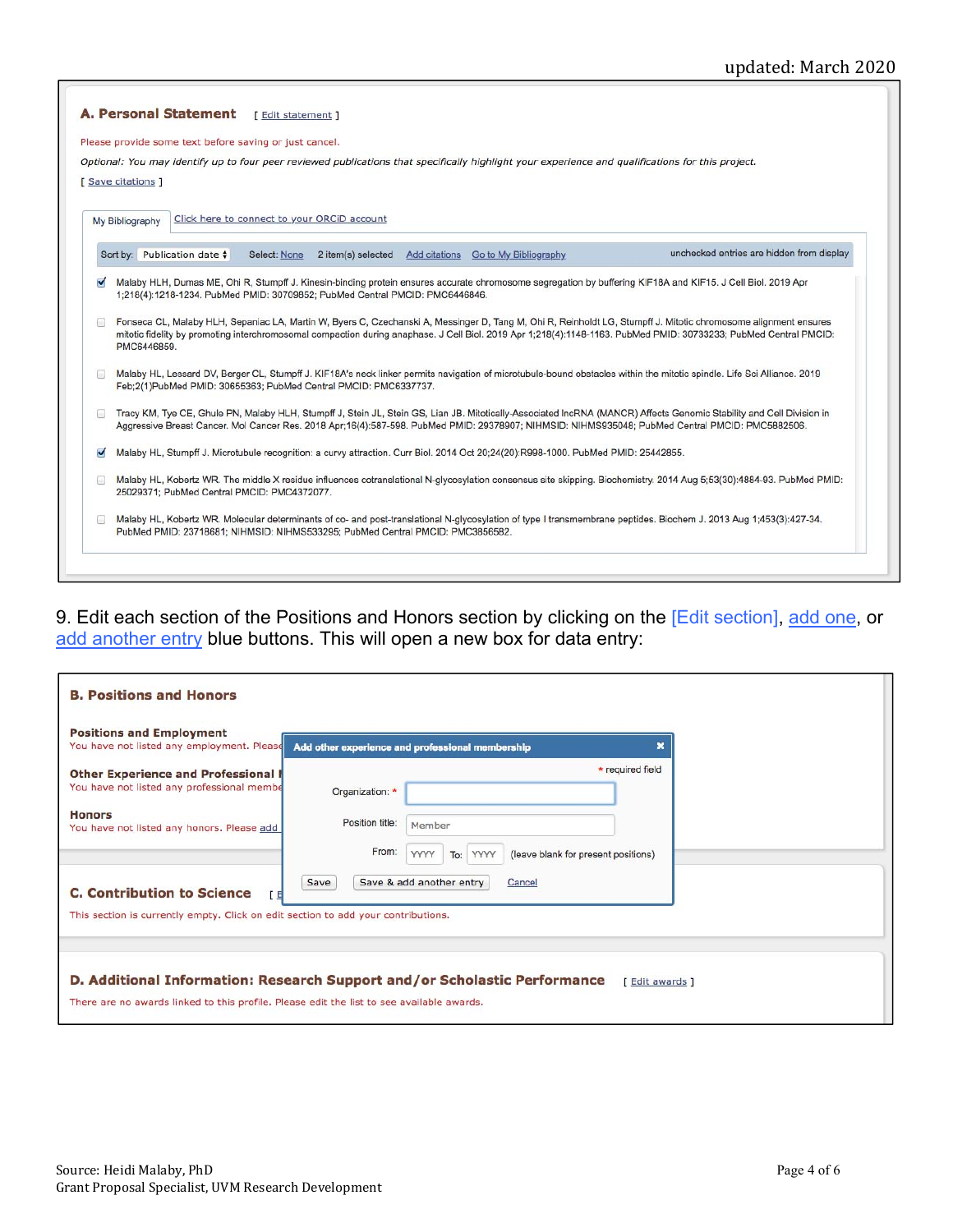10. For the Contribution to Science section, each contribution is found in it's own tab (top red arrow). You are automatically limited to five contributions. For each contribution, you can edit the description and [select citations].

|                          | <b>C. Contribution to Science</b> | [Done]                                                                      |                                                                     |                          |
|--------------------------|-----------------------------------|-----------------------------------------------------------------------------|---------------------------------------------------------------------|--------------------------|
|                          |                                   | You can add up to 5 contributions. Drag and drop tabs to rearrange.         |                                                                     |                          |
| Add another contribution |                                   |                                                                             |                                                                     |                          |
|                          |                                   |                                                                             |                                                                     |                          |
|                          | $\overline{2}$                    | 3                                                                           |                                                                     |                          |
|                          |                                   |                                                                             |                                                                     | Delete this contribution |
| <b>Description</b>       | edit                              |                                                                             |                                                                     |                          |
|                          |                                   |                                                                             |                                                                     |                          |
| <b>Citations</b>         | [Select citations]                |                                                                             |                                                                     |                          |
|                          |                                   | Please include up to four citations that are relevant to this contribution. |                                                                     |                          |
|                          |                                   |                                                                             | Include link to complete list of published work in My Bibliography. |                          |
|                          |                                   |                                                                             | (Selecting this option will make the list public.)                  |                          |
|                          |                                   |                                                                             |                                                                     |                          |

11. To add a My Bibliography link, click the corresponding box after you've entered your last Contribution to Science (bottom red arrow).

12. Edit the Research Support section to select the grants you would like to highlight. If your account is linked to an eRA Commons account, NIH grants will be found under the **eRA** or **HRA** tab. If you linked your ORCID account, more award options will be found under the **ORCID** tab. You can also manually enter grants under the **User** tab.

|     |                         | Please check/uncheck to show/hide automatically imported grants.<br>You can modify or delete only those grants in the User tab. |                                                                                                                                                                                                           |                                                                                                                                                                                 |
|-----|-------------------------|---------------------------------------------------------------------------------------------------------------------------------|-----------------------------------------------------------------------------------------------------------------------------------------------------------------------------------------------------------|---------------------------------------------------------------------------------------------------------------------------------------------------------------------------------|
| eRA | User                    |                                                                                                                                 |                                                                                                                                                                                                           |                                                                                                                                                                                 |
|     |                         |                                                                                                                                 | Note: Do not use this tab to add NIH grants. Please use the eRA tab to add your NIH funding.                                                                                                              |                                                                                                                                                                                 |
|     | Select: All None        | 1 item(s) selected                                                                                                              |                                                                                                                                                                                                           | unchecked entries are hidden from display                                                                                                                                       |
|     | Role: PI<br>Edit Delete | Malaby, Heidi Laura Hafemann (PI)                                                                                               | Mechanisms of Selective Susceptibility to Inhibition of a Cytoskeletal Regulator in Colorectal Cancer Cells<br>ne Kif18Aâs essential role for the division and migration of these susceptible cell types. | This project will identify genetically classified colorectal cancer cell types that are susceptible to proliferation and migration inhibition upon Kif18A depletion and determi |
|     |                         | add another award                                                                                                               |                                                                                                                                                                                                           |                                                                                                                                                                                 |

13. Once you've completed your biosketch, scroll to the top or bottom to download your biosketch as a PDF, Word, or XML document. And you're done! The biosketch is automatically saved in your My NCBI account.